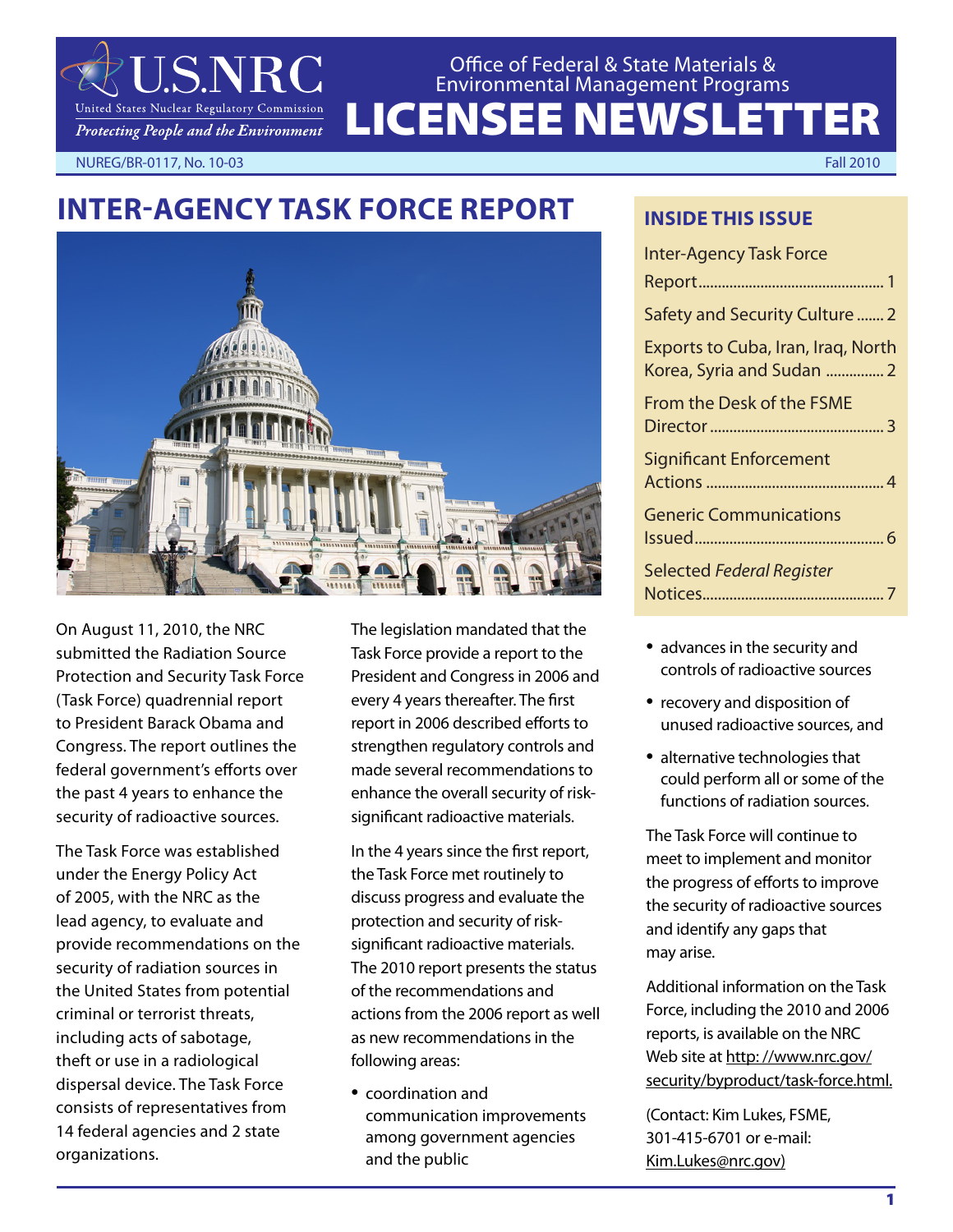

#### **SAFETY AND SECURITY CULTURE**

On September 17, 2010, the NRC published a revised draft safety culture policy statement in the Federal Register (75 FR 57081; http: //edocket.access.gpo.gov/2010/ pdf/2010-23249.pdf). The draft policy statement sets forth the Commission's expectation that all licensees and certificate holders establish and maintain a work environment where management and employees are dedicated to putting safety first. The comment period for the revised draft policy statement closed on October 18, 2010.

The draft policy statement expands the Commission's current policy on safety culture and provides the Commission's expectations for individuals and organizations that perform or manage regulated activities. The NRC is seeking to develop safety-culture-related terminology that could be used by the NRC, Agreement States, licensees, certificate holders, and others involved with the use of byproduct material.

On February 2, 2010, the NRC held a 2-day public workshop to develop the safety culture terminology. At the workshop, a panel consisting of a wide range of materials users, nuclear power reactor licensees, and non-licensees—with contributions

from other meeting attendees developed a definition of safety culture and a set of safety culture traits (high-level descriptions of areas important to safety culture). The revised draft policy statement published for comment in September 2010 included a definition of safety culture (i.e., **Nuclear safety culture** is the core values and behaviors resulting from a collective commitment by leaders and individuals to emphasize safety over competing goals to ensure protection of people and the environment) and a set of safety culture traits—Leadership Safety Values and Actions, Problem Identification and Resolution, Personal Accountability, Work Processes, Continuous Learning, Environment for Raising Concerns, Effective Safety Communication, and Respectful Work Environment. The descriptions of the traits were modified from the wording developed during the February workshop; however, the modifications made were minor and not substantive in nature.

The revised draft policy statement, safety culture terminology, and next steps were discussed at a public meeting on September 28, 2010. During the public meeting, the attendees had some discussion regarding whether complacency and a questioning attitude should be added to the set of safety culture traits. Information on safety culture, NRC activities relating to safety culture, and workshops can be found at the NRC's safety culture Web site: http: //www.nrc.gov/ about-nrc/regulatory/enforcement/ safety-culture.html.

(Contact: James Firth, FSME, 301-415-6628 or e-mail: James.Firth@nrc.gov)

#### **EXPORTS TO CUBA, IRAN, IRAQ, NORTH KOREA, SYRIA AND SUDAN**

NRC permits the export of NRC-controlled commodities through either a "general license" or a "specific license". The NRC regulations authorizing general licenses are found at 10 CFR §§110.21 through 110.26. An NRC general license cannot be used to export NRCcontrolled commodities to an embargoed destination (Cuba, Iran, Iraq, North Korea, Syria or Sudan) which are found at NRC regulation 10 CFR §110.28. Shipments to a distributor or to a "middle man" in a nonembargoed destination do not relieve the exporter of the requirement to obtain a specific license for NRC-controlled commodities being exported to end users in embargoed destinations. Exporters must determine who the consignee or end user is for exports of any NRC-controlled commodities. If the consignee or end user is in an embargoed destination, then the NRC regulations require the exporter to apply for and obtain a specific NRC license authorizing the export of a specific commodity to a named ultimate consignee for a particular end use in the embargoed destination.

(Contact: Brooke Smith, OIP, 301- 415-2347 or e-mail: Brooke.Smith@nrc.gov)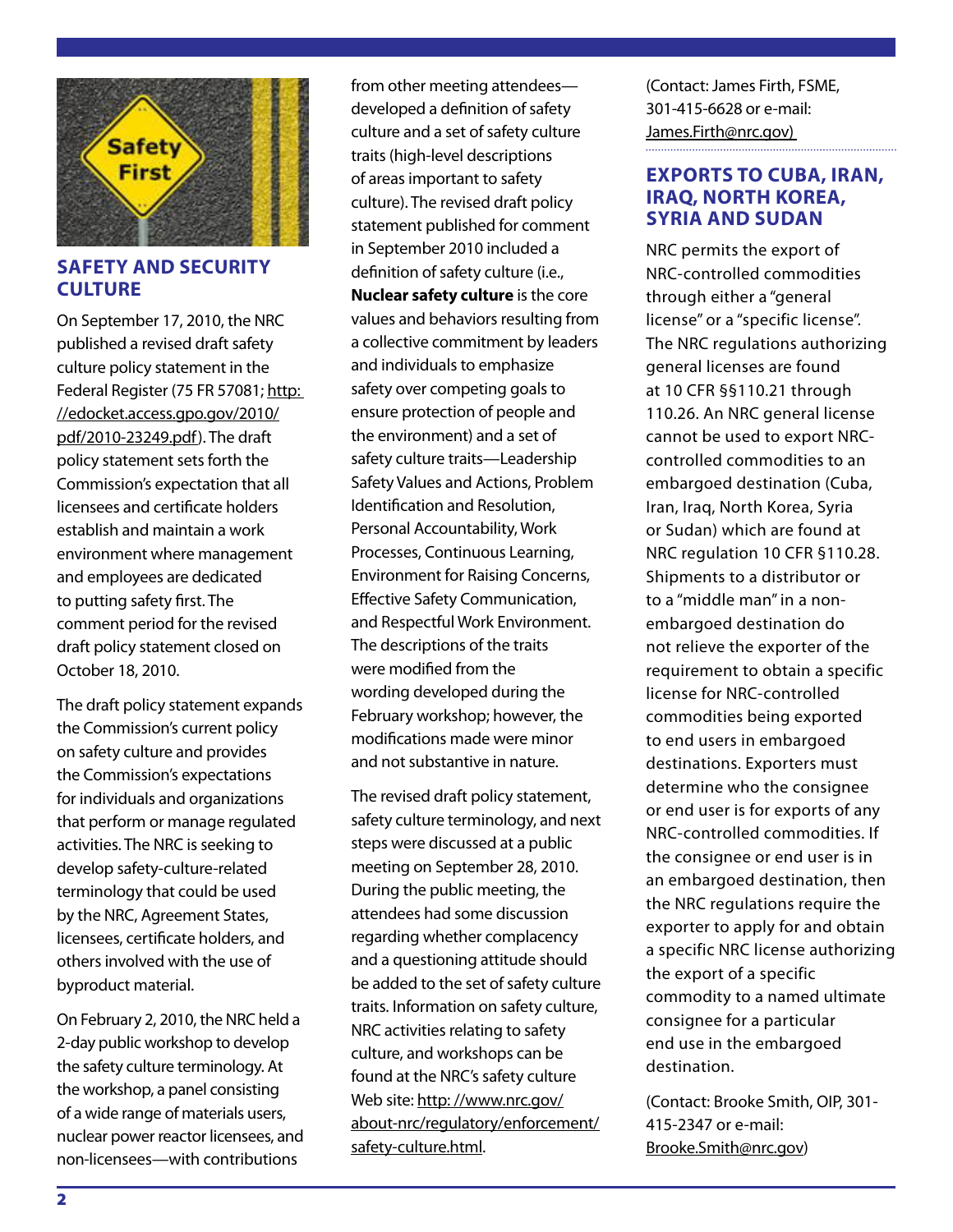

# **FROM THE DESK OF THE FSME DIRECTOR**

Since FSME was formed in October 2006, I have had the distinct honor of serving as its only Director. This position and newsletter column give me a forum to announce important office developments. I hope you have found them informative. In this issue, I would like to highlight some of our major achievements from fiscal year 2010.

Starting with nuclear byproduct materials, I am especially proud of our office leadership on the NRC's submission of the 2010 Radiation Source Protection and Security Task Force report. This effort, which is discussed in more detail in a separate article in this newsletter, resulted in several important security and control enhancements for radioactive sources. The report required extensive internal and external Federal and State coordination.

We spent much of 2010 working with States to roll out a new generation of our License Tracking System (LTS). This laid the foundation for a new Web-Based Licensing System (WBL). A new contract, which we call the Integrated Source Management Portfolio, will allow us to integrate LTS Version 2, WBL, and the License Verification System.

With State and regional assistance, FSME completed an assessment of the Integrated Materials Performance Evaluation Program (IMPEP). IMPEP is a 15 year old program which evaluates the technical adequacy and consistency of NRC and Agreement State materials programs. Soon you should see some IMPEP enhancements and expansions based on that assessment.

Our Waste Management and Environmental Protection Division issued a license to Uranium One Americas, Inc. to construct and operate its Moore Ranch in situ recovery facility in Wyoming- the first such new license issued to a uranium recovery applicant in many years. Meanwhile, the Division continued to review other uranium recovery submissions. By engaging successfully with other State and Federal agencies, the Division also concurred on the West Valley New York Environmental Impact Statement and its Phase I Decommissioning Plan.

Our Rulemaking Division spent the year engaging with stakeholders and participating in collaborative working groups. Numerous important rulemakings were proposed or finalized that will lead to regulatory changes affecting medical users, general licenses, distributors of source material, and spent fuel licensees and vendors. Additionally, I was able to meet with many of you who are State regulators and licensees in a Part 37 (materials security) workshop in Austin, TX. This workshop, and a second one held in Rockville, MD, was well-attended. Both workshops' participants provided us with excellent feedback that will allow us to formulate a more informed proposed rule to the Commission in 2011. That same division also published a brochure highlighting the importance of NRC interactions with Native American stakeholders, and hosted a program, to draw more attention to the tribal liaison program.

In 2010, as part of the President's Open Government initiative, all Federal agencies opened more portals to the public. In FSME, we published several new data sets that will allow interested individuals to be better informed about our materials licensing, uranium recovery, and decommissioning activities. These data sets will be routinely updated.

Now, we transition into 2011. As always, FSME remains committed to seek and maintain strong partnerships with program stakeholders under a common goal of ensuring safety, security, and protection of the environment.

Charles L. Miller

Charles L. Miller, Director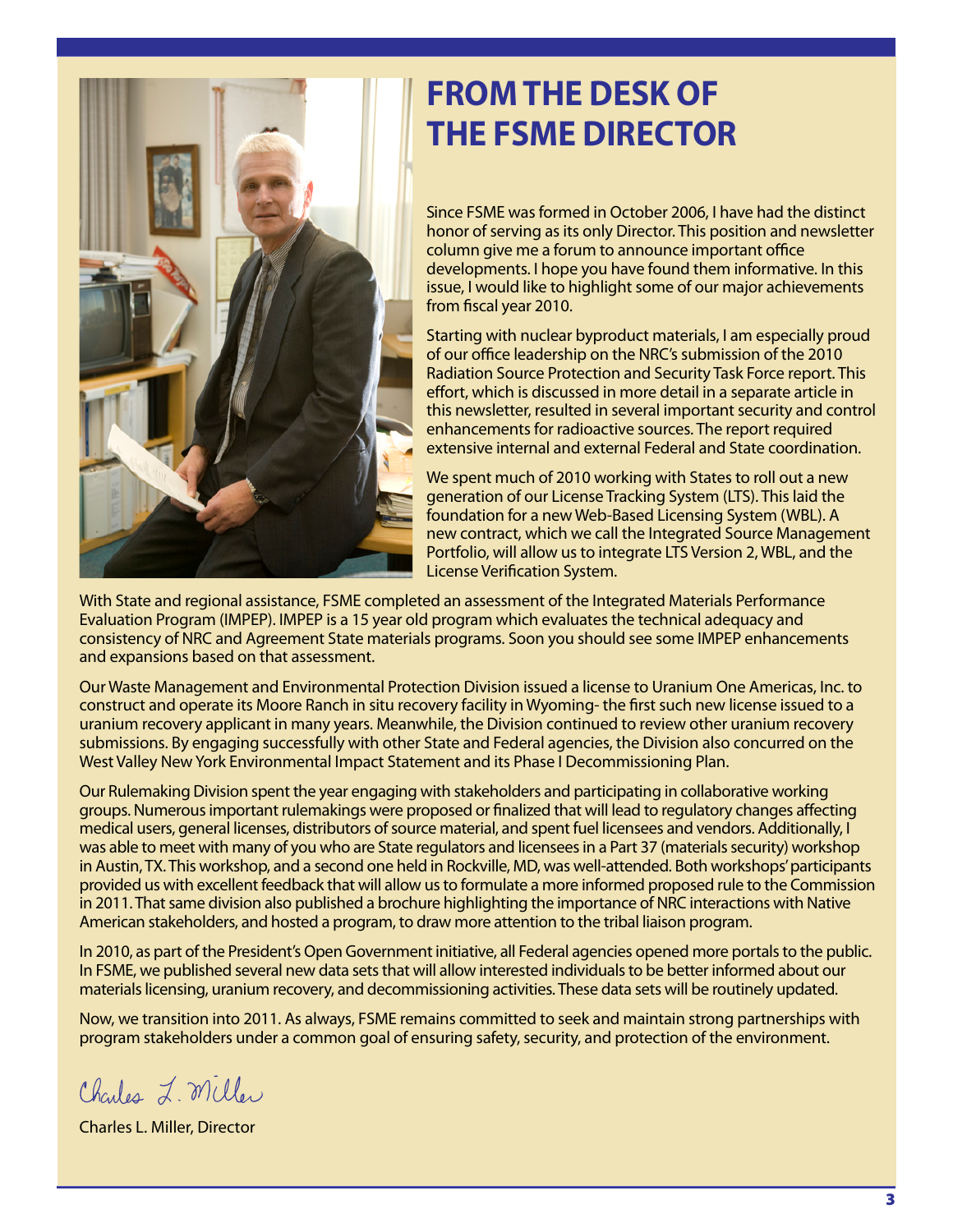

The NRC issued significant actions to licensees and an individual for failure to comply with regulations.

#### **National Institute of Standards and Technology**

(EA-09-142)

On March 1, 2010, the NRC issued an Immediately Effective Confirmatory Order to the U.S. Department of Commerce's National Institute of Standards and Technology (NIST or licensee) to confirm commitments made as a result of an Alternate Dispute Resolution mediation session held on January 5, 2010. This enforcement action is based on 10 apparent violations of NRC requirements at NIST's facility in Boulder, Colorado, which were identified during NRC inspection and investigation activities conducted in response to a June 9, 2008, plutonium spill. The apparent violations involved the licensee's failure to conduct the radiation safety program at NIST-Boulder in accordance with NRC requirements and the conditions of the NIST-Boulder license. The licensee agreed to take the following actions: (1) complete an independent assessment of the radiation safety program at NIST-Boulder; (2) submit copies of the required annual radiation safety audit to the NRC; (3) develop and implement a procedure for training new employees on radiation safety policies and procedures; (4) upgrade initial and refresher training for employees

who work with radioactive materials, including a review of lessons learned from the plutonium spill and the associated apparent violations; (5) submit a license amendment request for deletion of the radionuclides on the NIST-Boulder license that NIST no longer plans to use; (6) develop a formal radiation hazards analysis process; (7) revise the NIST Ionizing Radiation Safety Committee charter to require additional review of NRC submittals; (8) revise the NIST radiation safety program policy to indicate that all individuals interacting with the NRC are required to provide complete and accurate information; (9) develop a clearly defined process for acquiring radioactive materials; and (10) pay a civil penalty of \$10,000. In consideration of these commitments, and other actions already completed by NIST, the NRC agreed not to pursue any additional enforcement actions for the apparent violations or count this matter as previous enforcement for the purposes of assessing potential future enforcement actions in accordance with Section VI.C. of the Enforcement Policy.

#### **Gamma Knife Center of the Pacific**

(EA-09-289)

On February 23, 2010, the NRC issued a Notice of Violation for a Severity Level III violation to Gamma Knife Center of the Pacific for a failure to implement 10 CFR 35.41(b). Specifically, as of July 2, 2009, the licensee failed to develop, implement, and

maintain written procedures to provide high confidence that each medical administration is in accordance with the written directive. The procedures did not require explicit verification that the administration was in accordance with the treatment plan and written directive. Consequently, the treatment plan and written directive were not followed to ensure that the collimator was used in the treatment of a patient.

#### **Kanawha Scales & Systems, Inc.**  (EA-09-312)

On February 18, 2010, the NRC



issued a Notice of Violation to Kanawha Scales & Systems, Inc.,

a licensee of the State of Ohio, for a Severity Level III violation involving 10 CFR 150.20. Specifically, on November 2, 2009, Kanawha Scales & Systems, Inc. used sealed sources in a non-agreement state without filing an NRC Form 241 at least 3 days prior to engaging in licensed activities in areas of exclusive Federal jurisdiction.

# **Beta Gamma Nuclear Radiology, Inc.**

(EA-09-147)

On January 21, 2010, the NRC issued a Notice of Violation (NOV) and Immediately Effective Confirmatory Order to Beta Gamma Nuclear Radiology, Inc. (BGNR) to confirm commitments made as a result of an Alternative Dispute Resolution (ADR) mediation session held on October 27, 2009. This enforcement action is based on a violation of 10 CFR 30.9 which requires, in part, that information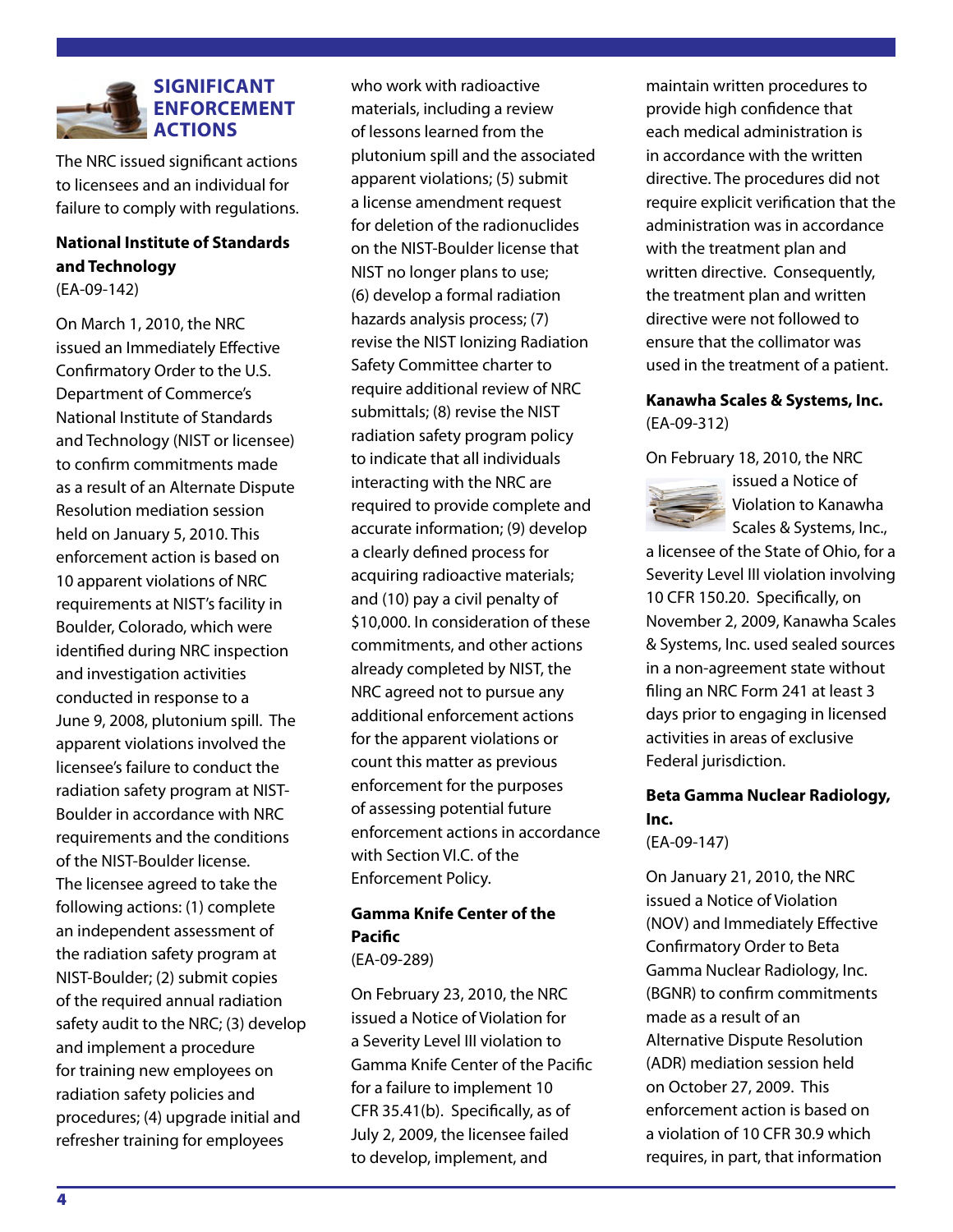provided to the Commission by a licensee, or information required by the Commission's regulations to be maintained by the licensee shall be complete and accurate in all material respects. Contrary to this requirement, in a May 5, 2008 response contesting a Severity Level IV Notice of Violation, BGNR maintained, and provided to the NRC, information that was not complete and accurate in all material respects. Specifically, the BGNR response stated that three written directives, administered on September 14, 2005, and February 19 and 26, 2008, were written prior to the administrations, when in fact, the written directives were signed and dated after the administrations. The written directives were required to be maintained by 10 CFR 35.40(a), and were therefore, material to the NRC. BGNR agreed to: (1) perform quarterly comprehensive radiation safety audits and (2) authorize a new radiation safety officer for a 2 year period. In recognition of these commitments, the NRC agreed to issue to BGNR a civil penalty in the amount of \$5,000 and also issue an NOV for a Severity Level III violation of 10 CFR 30.9.



#### **Nanticoke Memorial Hospital**  (EA-09-335)

On February 2, 2010, the NRC issued a Notice of Violation to Nanticoke Memorial Hospital for a Severity Level III violation involving the failure to notify the NRC Operations Center by telephone no later than the next calendar day after discovery of the medical event as required by 10 CFR 35.3045(c). Specifically, Nanticoke Memorial Hospital became aware that a medical event had occurred on June 26, 2009, but the NRC was not notified until July 15, 2009.

#### **Great Falls Clinic** (EA-09-290)

On January 21, 2010, the NRC issued a Notice of Violation to Great Falls Clinic for Severity Level III violations associated with the failure to: (1) secure from unauthorized removal or access licensed materials that are stored in controlled or unrestricted areas, in violation of 10 CFR 20.1801 and (2) secure the unit, console, console keys and the treatment room when not in use or unattended, in violation of 10 CFR 35.610 (a)(1). Specifically, the licensee stored a high doserate remote afterloader unit in a designated controlled area and did not secure the radioactive material from unauthorized removal or access. The console and unit were found in the unattended, and unsecured, designated controlled area. The console was found with its key inserted.

### **CJW Medical Center - Johnston-Willis Campus**

(EA-09-040)

On January 21, 2010, the NRC issued a Notice of Violation to CJW Medical Center - Johnston-Willis Campus for a Severity Level III violation of 10 CFR 35.41(a)(2) involving the failure

to develop, implement, and maintain written procedures to provide high confidence that each administration is in accordance with written directives. Specifically, as of December 16, 2008, the licensee's procedures did not require verification of the treatment site nor resolution of any inconsistencies in the written directive prior to administration of the dose. This resulted in a patient receiving treatment to the left trigeminal nerve instead of to the originally-intended site (right trigeminal nerve).

## **Allegiance Health**

(EA-09-266)

On January 6, 2010, the NRC issued a Notice of Violation to Allegiance Health for a Severity Level III violation involving the failure to develop written procedures to provide high confidence that each administration is in accordance with the written directive as required by 10 CFR 35.41. Specifically, on April 16, 2009, the licensee's procedures did not contain any steps to ensure that no changes had occurred in the patient's prostate volume between the time the treatment plan was prepared and the administration of the treatment. No other method was provided to ensure that the administration was in accordance with the written directive.

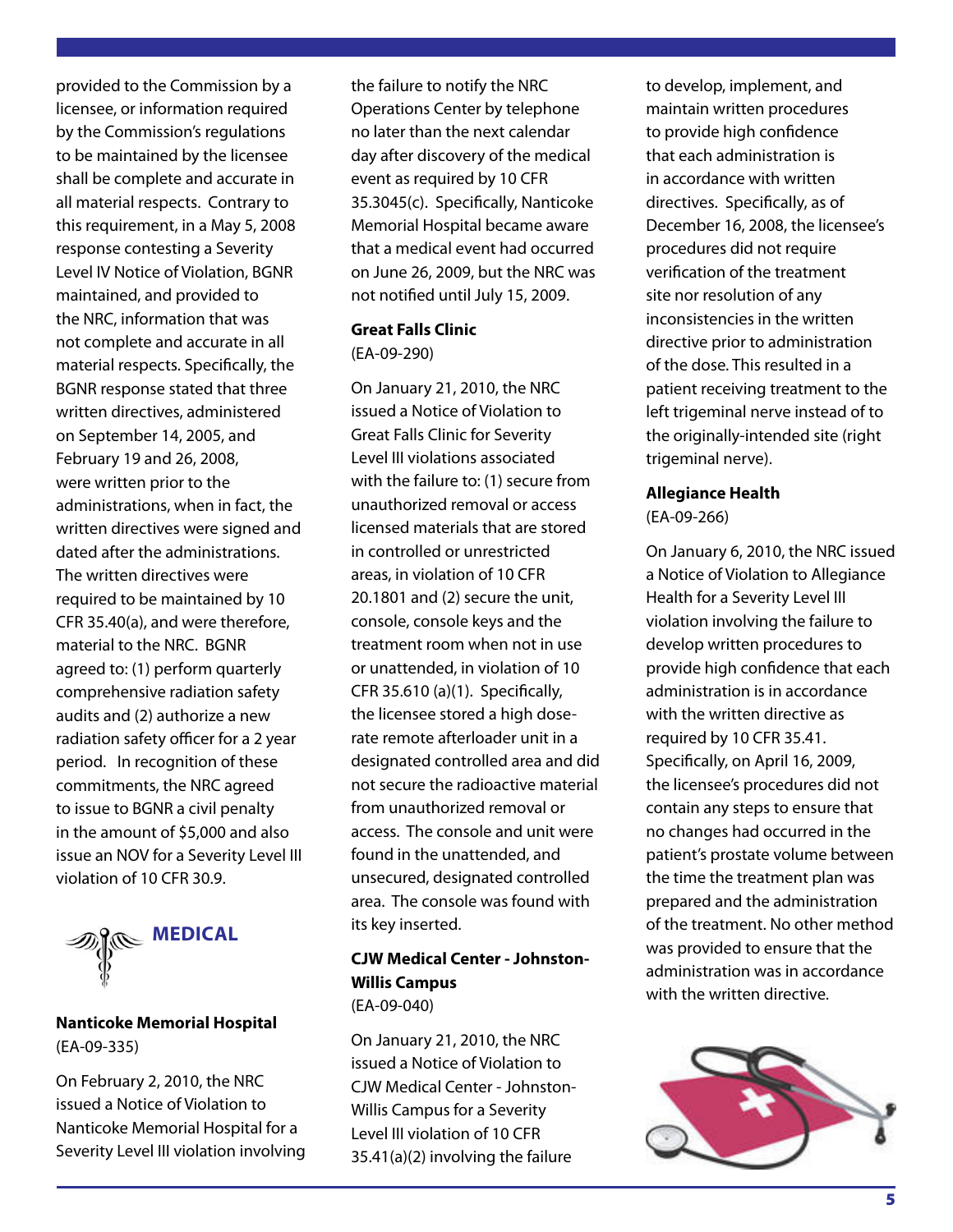

#### **INDIVIDUAL ACTION**

**Dr. Juan E. Perez Monté**  (IA-09-041)

On January 21, 2010, the NRC issued a Notice of Violation (NOV) and Immediately Effective Confirmatory Order to Dr. Perez Monté, former Radiation Safety Officer for Beta Gamma Nuclear Radiology, Inc., (BGNR) to confirm commitments made as a result of an Alternative Dispute Resolution (ADR) mediation session held on October 27, 2009. This enforcement action is based on an apparent deliberate violation of 10 CFR 30.10, which requires, in part, that an employee of a licensee may not deliberately submit to the NRC information that the employee knows to be incomplete or inaccurate in some respect material to the NRC. Contrary to this requirement, Dr. Perez Monté submitted information known to be inaccurate in some respect material to the NRC, in violation of 10 CFR 30.10(a)(2); and as a result, caused BGNR to maintain inaccurate information contrary to 10 CFR 30.9, in violation of 10 CFR 30.10(a)(1). Dr. Perez Monté agreed to: (1) not serve as radiation safety officer (RSO) at BGNR or other licensed facilities for at least two years and (2) provide outreach to the nuclear medicine community to help deter others from violating NRC regulations. In recognition of these commitments, the NRC agreed to not issue Dr. Perez-Monté an Order prohibiting involvement in NRC-licensed

activities other than the 2 year restriction on serving as RSO, and also issued him an NOV containing a Severity Level III violation of 10 CFR 30.10.

The NRC's enforcement program can be accessed at http: //www. nrc.gov/about-nrc/regulatory/ enforcement/current.html under Recently Issued Significant Enforcement Actions. Documents related to cases can be accessed through the NRC's Agency wide Document Access and Management System (ADAMS) at http: //www.nrc.gov/reading-rm/ adams.html. Help in using ADAMS is available by contacting the NRC Public Document Room staff at 301-415-4737 or 1-800-397-4209 or by sending an e-mail to PDR.Resource@nrc.gov.

(Contact: Michele Burgess, FSME, 301-415-5868 or e-mail: Michele.Burgess@nrc.gov)



#### **GENERIC COMMUNICATIONS ISSUED**

The following are summaries of NRC generic communications issued by FSME. If any of these documents appears relevant to your needs and you have not received it, please call one of the technical contacts listed below. The Internet address for the NRC library of generic communications is http: //www.nrc.gov/reading-rm/ doc-collections/gen-comm.



#### *Regulatory Issue Summary*

The NRC provides a regulatory issue summary (RIS) as an informational document used to communicate with the nuclear industry on a broad spectrum of matters having generic applicability. It does not involve a request for action or information unless the request is voluntary.

The NRC issued RIS 2010-09, "Radiation Safety Officers for Medical Use Licenses under 10 CFR PART 35" on September 9, 2010. The NRC issued this RIS to all NRC medical-use licensees, NRC master material licensees, Agreement State Radiation Control Program Directors, and State Liaison Officers.

(Technical Contact: Ronald Zelac, FSME, 301-415-7635 or e-mail: Ronald.Zelac@nrc.gov)

(General Contact: Angela R. McIntosh, FSME, 301-415-5030 or e-mail: Angela.McIntosh@nrc.gov)

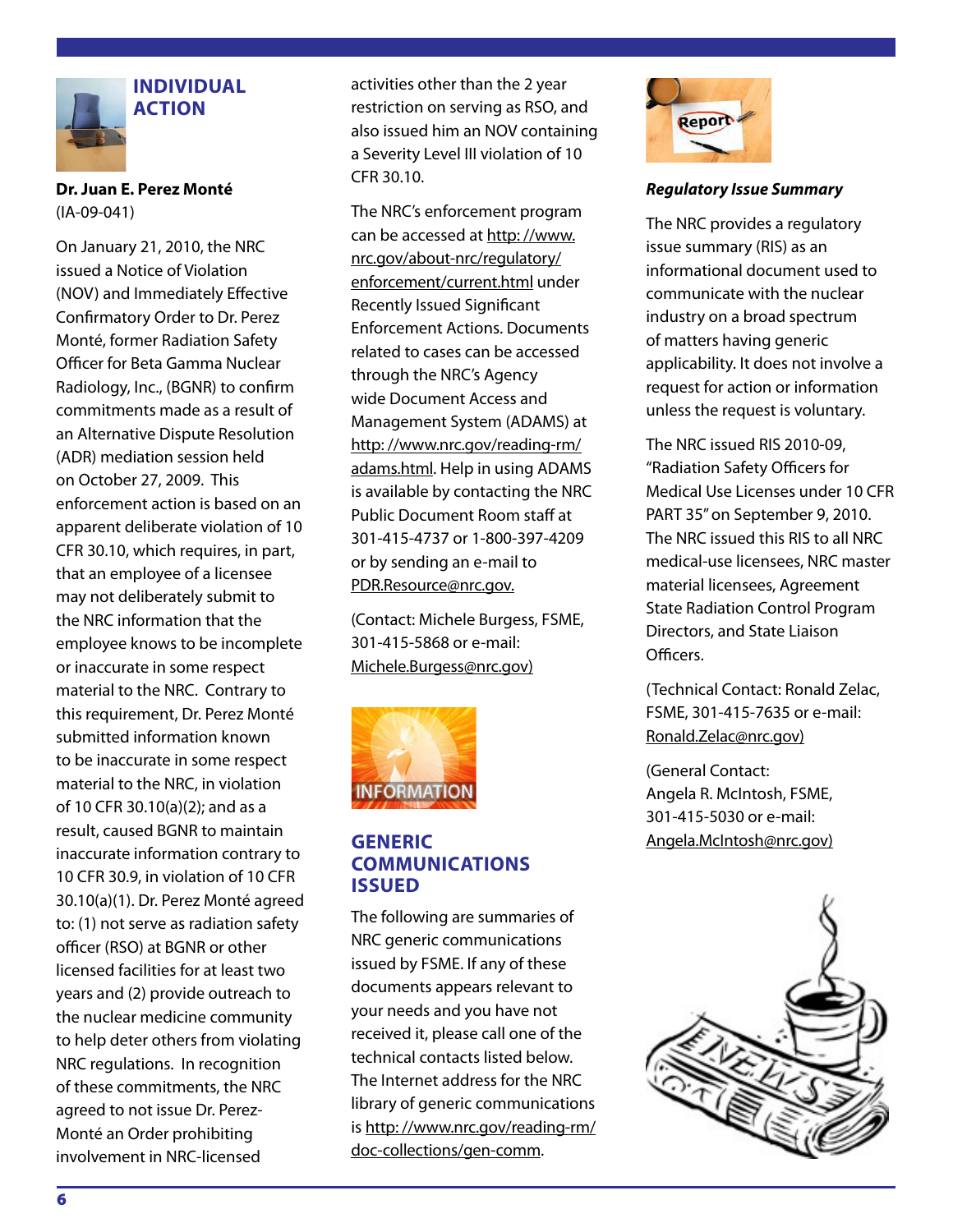

#### **SELECTED FEDERAL REGISTER NOTICES**

Governor's Designees Receiving Advance Notification of Transportation of Nuclear Waste, 75 FR 38151, July 1, 2010

(Contact: Dr. Stephen N. Salomon, FSME, 301-415-2368 or e-mail: Stephen.Salomon@nrc.gov)

Implementation Guidance for Physical Protection of Byproduct Material; Category 1 and 2 Quantities of Radioactive Material, 75 FR 40756, July 14, 2010 (Draft Guidance of Comments)

(Contact: Paul Goldberg, FSME, 301-415-7842 or e-mail: Paul.Goldberg@nrc.gov)

Distribution of Source Material to Exempt Persons and to General Licensees and Revision of General License and Exemptions 75 FR 43425, July 26, 2010 (Proposed Rule for Comments)

(Contacts: Gary Comfort, FSME, 301-415-8106 or e-mail: Gary.Comfort@nrc.gov) or Catherine Mattsen, FSME, 301-415-6264 or e-mail: Catherine.Mattsen@nrc.gov)

Licenses, Certifications, and Approvals for Material Licensees, 75 FR 43865, July 27, 2010

(Contact: Ms. Tracey Stokes, OGC, 301-415-1064 or e-mail: Tracey.Stokes@nrc.gov)

Implementation Guidance for Physical Protection of Byproduct Material; Category 1 and Category 2 Quantities of Radioactive Material; Meeting, 75 FR 47494 August 6, 2010 (Notice of Meeting)

(Contacts: Merri Horn, FSME, 301-415-8126 or e-mail: Merri.Horn@nrc.gov) or Paul Goldberg, FSME, 301-415-7842 or e-mail: Paul.Goldberg@nrc.gov)

Notice of Issuance and Availability of Draft Regulatory Guide, DG-1228, "Standard Format and Content of License Termination Plans for Nuclear Power Reactors.'', 75 FR 48382, August 10, 2010 (Draft Regulatory Guide)

(Contacts: James C. Shepherd, FSME, 301-415-6712 or e-mail: James.Shepherd@nrc.gov)

Revised Draft Safety Culture Policy Statement: Request for Comments 75 FR 57081, September 17, 2010

(Contacts: Maria E. Schwartz, OE, 301-415-1888 or e-mail: Maria.Schwartz@nrc.gov) or Catherine Thompson, OE, 301-415-3409 or e-mail: Catherine.Thompson@nrc.gov)

Radiation Protection Regulations and Guidance; Public Meetings and Request for Comments, 75 FR 59160, September 27, 2010

(Contacts: Kimyata Morgan Butler, FSME, 301-415-0733 or e-mail: Kimyata.MorganButler@nrc.gov or Dr. Donald Cool, FSME, 301-415-6347 or e-mail: Donald.Cool@nrc.gov)

Notice of Public Meeting to Solicit Comments on the Draft Policy Statement on the Protection of

Cesium-137 Chloride Sources, 75 FR 60149, September 29, 2010

(Contacts: John P. Jankovich, FSME, 301-415-7904 or e-mail: John.Jankovich@nrc.gov), or Dr. Cynthia G. Jones, NSIR, 301-415-0298 or e-mail: Cynthia.Jones@nrc.gov)

Licenses, Certifications, and Approvals for Material Licensees; Reopening of Comment Period, 75 FR 60341, September 30, 2010 (Proposed Rule)

(Contact: Ms. Tracey Stokes, OGC, 301-415-1064 or e-mail: Tracey.Stokes@nrc.gov)

Physical Protection of Byproduct Material; Extension of Comment Period, 75 FR 62330, October 8, 2010 (Proposed Rule)

(Contact: Merri Horn, FSME, 301-415-8126 or e-mail: Merri.Horn@nrc.gov)

Implementation Guidance for Physical Protection of Byproduct Material Category 1 and Category 2 Quantities of Radioactive Material; Draft Guidance Document for Comment; Extension of comment period, 75 FR 62694, October 13, 2010 (Proposed Rule)

(Contact: Merri Horn, FSME, 301-415-8126 or e-mail: Merri.Horn@nrc.gov)

Distribution of Source Material to Exempt Persons and to General Licensees and Revision of General License and Exemptions; Extension of Comment Period, 75 FR 70618, November 18, 2010 (Proposed Rule)

(Contact: Gary Comfort, FSME, 301-415-8106 or e-mail: Gary.Comfort@nrc.gov)